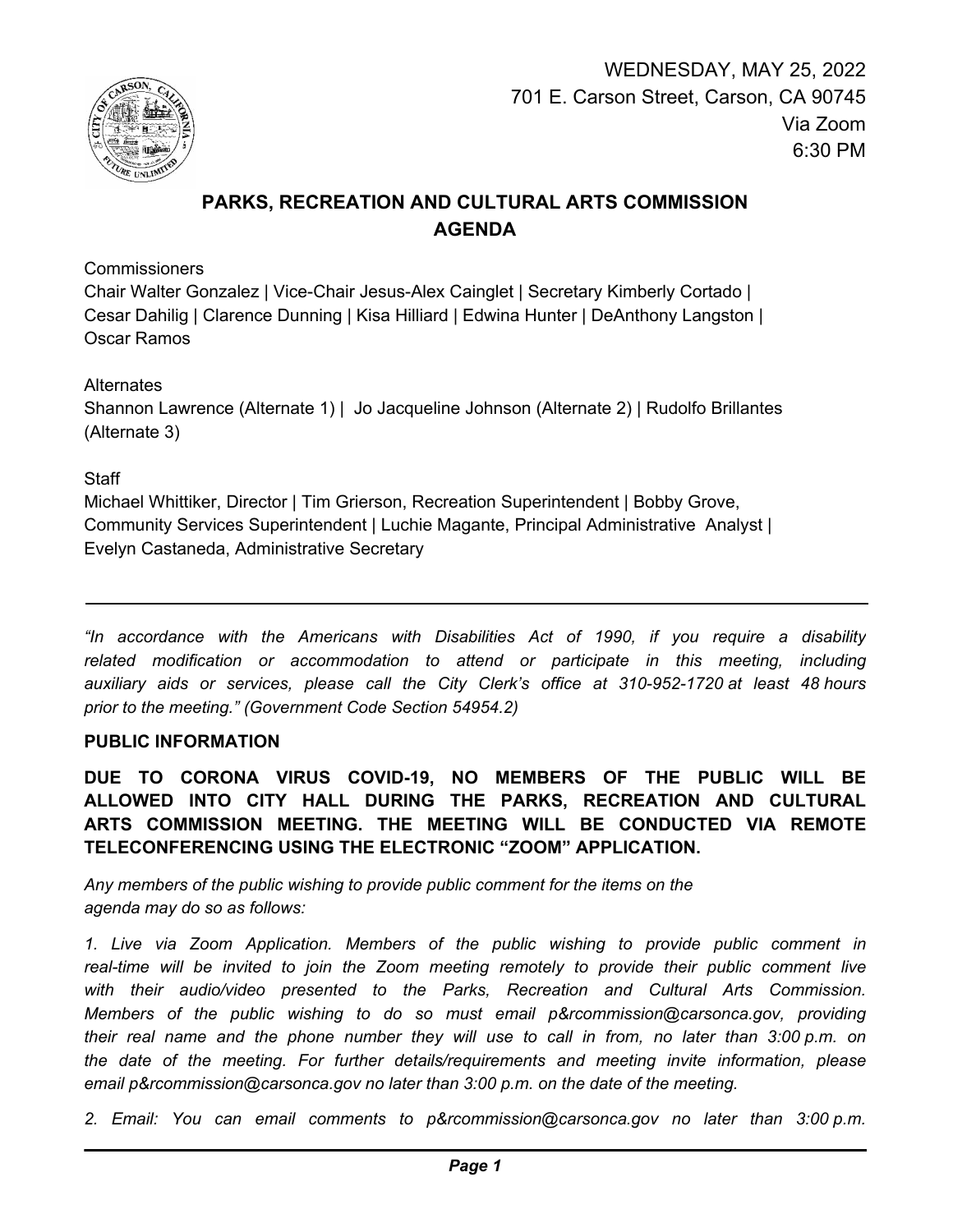*before the meeting. Please identify the Agenda item you wish to address in your comments. Your comments will be read into the record.*

*3. Telephone: You can record your comments at (310) 847-3581 no later than 3:00 p.m. before the meeting. Please identify the Agenda item you wish to address in your comments. Your comments will be read into the record.*

**CALL TO ORDER**

#### **ROLL CALL**

**PLEDGE OF ALLEGIANCE**

#### **PRESENTATIONS**

#### **1. APRIL Employee of the Month Award**

#### **PUBLIC ORAL COMMUNICATIONS ON AGENDA ITEMS**

*The public may address the Commission on any matters within the jurisdiction of the Carson Parks, Recreation and Cultural Arts Commission or on any items on the agenda of the Carson Parks, Recreation and Cultural Arts Commission, prior to any action taken on the agenda. Speakers are limited to no more than three minutes, speaking once. Oral communications will be limited to one (1) hour unless extended by order of the Chair with the approval of the Parks, Recreation and Cultural Arts Commission. Due to the threat of COVID-19 (aka the "Coronavirus"), you are urged to take all appropriate health safety precautions.*

#### **CONSENT CALENDAR**

## **2.** [2022-028-PRCAC](http://carson.legistar.com/gateway.aspx?m=l&id=/matter.aspx?key=10367)

**PARKS, RECREATION AND CULTURAL ARTS COMMISSION MEETING MINUTES, APRIL 28, 2022**

#### **3.** [2022-029-PRCAC](http://carson.legistar.com/gateway.aspx?m=l&id=/matter.aspx?key=10368)

**COMMUNITY SERVICES / PARKS AND RECREATION DEPARTMENT MONTHLY REPORT, APRIL 2022**

#### **4.** [2022-030-PRCAC](http://carson.legistar.com/gateway.aspx?m=l&id=/matter.aspx?key=10369)

**JUNE 2022 PROGRAMS-AT-A-GLANCE / THE SPOTLIGHT / PARK ASSIGNMENTS**

#### **CONTINUED BUSINESS**

#### **DISCUSSION**

- **5.** [2022-032-PRCAC](http://carson.legistar.com/gateway.aspx?m=l&id=/matter.aspx?key=10390) **FY 2022-2023 PUBLIC WORKS 5-YEAR CIP PLAN**
- **6.** [2022-027-PRCAC](http://carson.legistar.com/gateway.aspx?m=l&id=/matter.aspx?key=10366) **REAL RUN**